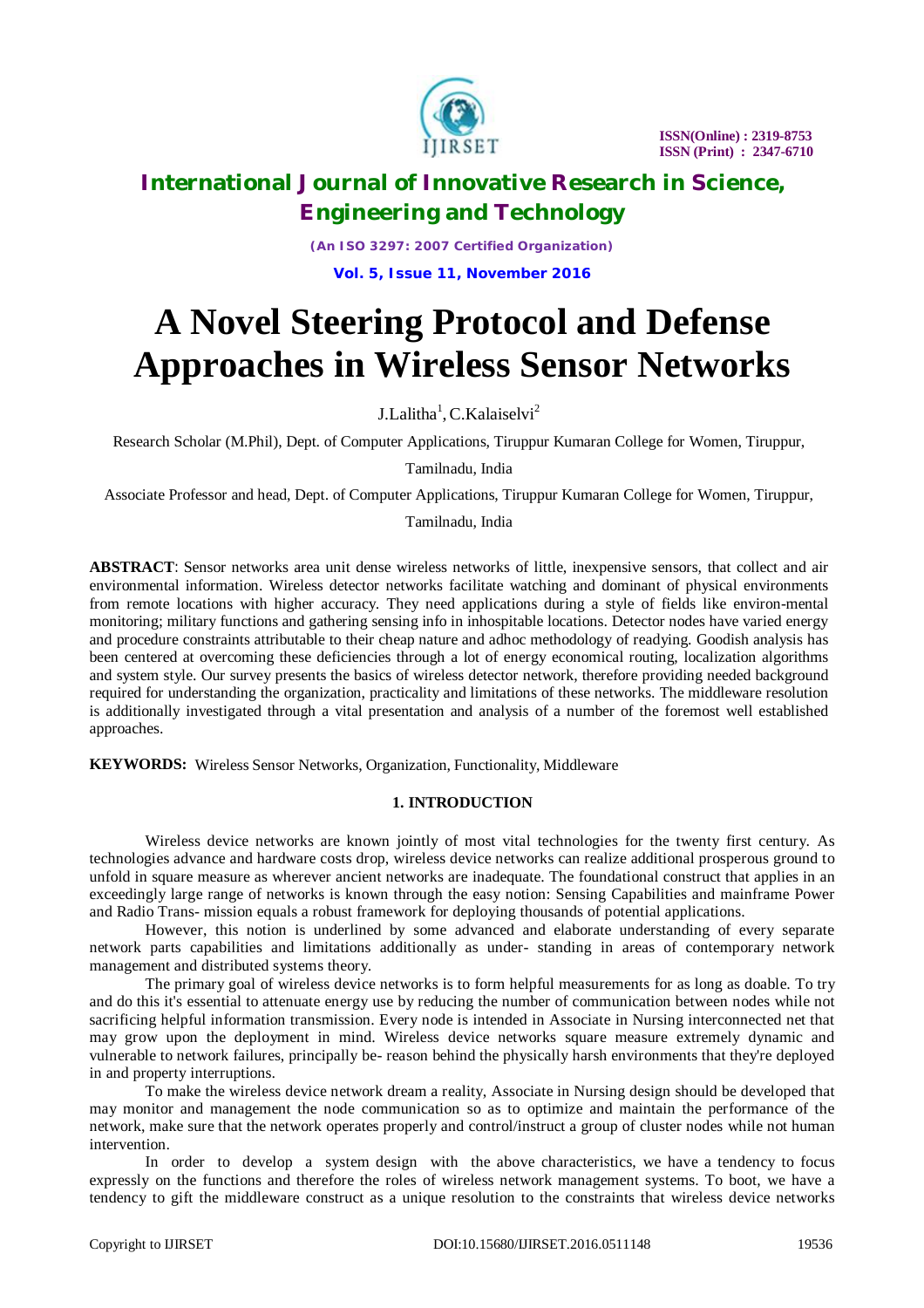

*(An ISO 3297: 2007 Certified Organization)*

#### **Vol. 5, Issue 11, November 2016**

inhabit. Variety of network systems square measure presented, vital reviewed and categorized.

#### **II. NETWORK MANAGEMENT SYSTEMS**

Around Nineteen Eighties pc networks began to grow and be interconnected in a very giant scale. This growth created issues in maintaining and managing those networks, so the necessity of network management was accomplished. Today, networks area unit way more dynamic and inter-connected than before, particularly within the space of wireless sensing element networks, so a managing infrastructure is one in every of the foremost basic demand for observance and dominant such networks .

A network management system may be outlined as a system with the power to observe and management a network from a central location. Ideally there area unit four key functional areas that this technique should support. 1) Fault Management: This space provides the facilities that permit the invention of any quite faults that the managed devices of the network can manufacture, determining in parallel the attainable causes of such errors. Thus, the fault management perform ought to give mechanisms for error detection, correction, log reports and diagnostics ideally while not the user interference.

2) Configuration Management: To blame for monitoring the complete network configuration data and additionally having access to any or all the managed devices in terms of reconfigure, operate and finish off if necessary.

3) Performance Management: To blame for measuring the network performance through analysis of statistical knowledge regarding the system so it's going to be maintained at an appropriate level.

4) Security Management: This space provides all those facilities that may make sure that access to network resources can't be obtained while not the right authorization. In order to try and do therefore, it provides mechanisms for limiting the access to network resources and provides the tip user with notifications of security breeches and tries. Those four purposeful area unit as of network management are way more difficult and very important for a network that may consist of little sensors which might be provided to a specific surroundings running applications like surroundings observance, microclimate analysis, medical aid and structural observance. For each sensing element network application, the network is bestowed as a distributed system consisting of the many autonomous nodes that co-operate and coordinate their actions supported a prede- penalized design. each node is appointed with a selected role within the network like knowledge acquisition and process. Also, nodes may be used as knowledge aggregation and caching points so as to cut back the communication overhead.

#### **III. THE SYSTEM ORGANIZATION AND FUNCTIONALITY OF A SENSOR NETWORK SYSTEM**

Wireless sensing element systems will be classified per their design which might be centralized, hierarchical or distributed .The centralized one identifies the role of the bottom station because the most significant one within the whole design. the bottom station can collect the in- formation from all the nodes and can monitor and control the complete network. Edges to the present design will be found in areas of process power and higher cognitive process. A base station with unlimited power resources will perform complicated analysis of knowledge and method a variety of knowledge, reducing the load of this energy intense task from the nodes of the network.

The distributed design focuses on the readying of multiple manager stations across the network sometimes in a very internet primarily based format. Thus, every station will coordinate its actions and co-operate primarily based on data that it will acquire from a neighbouring substations. During this approach, the communication price is a smaller amount than the centralized one and additional energy economical since all the employment are distributed equally across the network. However, attributable to the quantifiability and quality of wire- less sensing element networks it's tested quite troublesome to man- age and quite high-ticket in terms of memory price. The hybrid between the centralized and distributed approach is that of the stratified one. During this architecture we've got the existence of substations within the network however now no communication is allowed between them. the look tends to be cluster primarily based, with the heads of the cluster be liable for a group of network nodes in terms of process and transmission data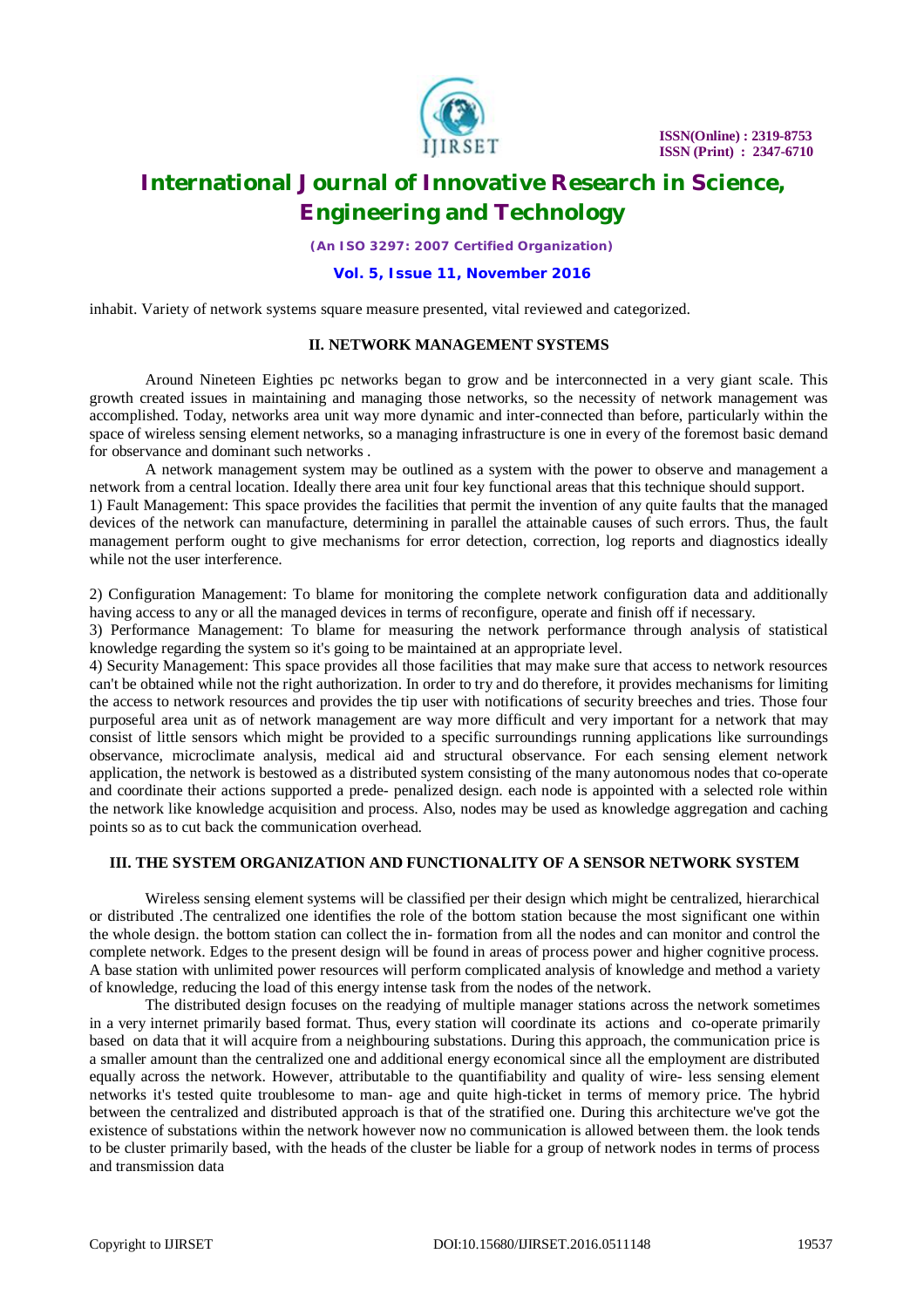

*(An ISO 3297: 2007 Certified Organization)*

**Vol. 5, Issue 11, November 2016**

#### **FUNCTIONALITY**

The main practicality of device network systems is predicated on the idea behind network management systems, therefore is that specialize in 2 attributes those of monitor and management. During this section, we tend to classify some documented device systems in terms of the practicality they supply within the network. Figure one is demonstrating this classification.





#### **IV. TOWARDS THE DESIGN OF THE IN-MOTES MIDDLEWARE**

In order to style and develop a self-made middleware answer for a wireless sensing element network that may be able to satisfy some if not all the functionalities of a network management system for monitor and management there are sure standard, that we tend to delineated within the previous sections, and should be thought of and brought forward in our style. within the following paragraphs we tend to are progressing to gift those style principles for a considerable middleware development.

A wireless sensing element network consists tiny|of little} devices that are battery high-powered and provided with a small central processor processor. Usually, and as we've got already mentioned, they'll be deployed in lots of and usually in physical harsh environments. it's obvious, that when the readying a physical contact for replacement or maintenance is very unlikely. A middleware ought to be able to give remote access to those nodes ensuring that they'll exhaust all their resources in terms of battery power and memory in a timely manner. Hence, one in all the fundamental style principles for our middleware is that the ability to manage restricted power and resources.

Our approach so as to satisfy the on top of style criterion is predicated within the creation of a versatile communication protocol between the nodes of our network and also the base station. Thus, galvanized from the GAF protocol that was delineated within the previous section, we tend to are about to develop a protocol having node redundancy in mind, therefore to manage in a veryn energy economical manner that of the nodes of our wireless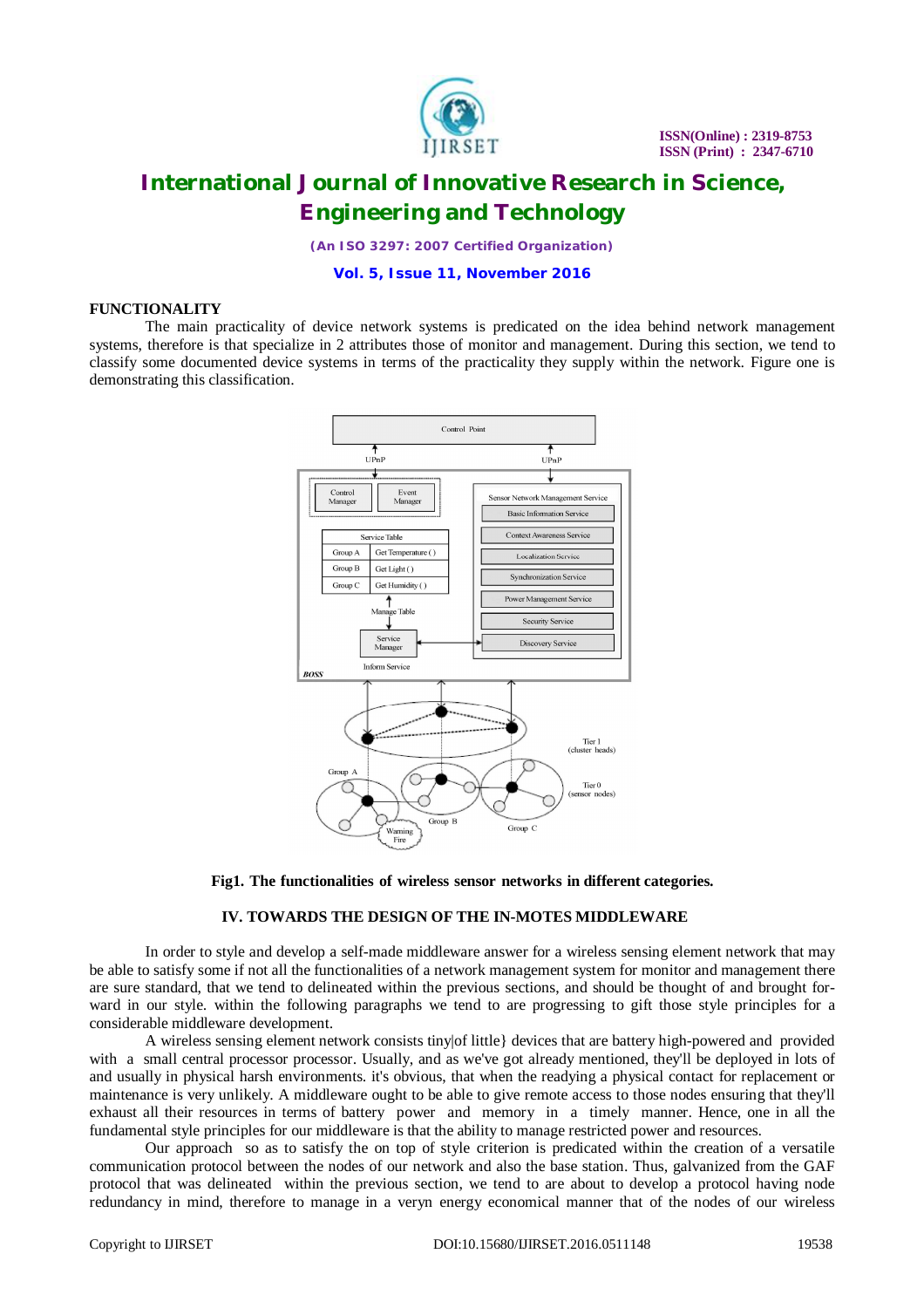

*(An ISO 3297: 2007 Certified Organization)*

#### **Vol. 5, Issue 11, November 2016**

sensing element network are active and which of them are in a sleep mode. Subject to our trials and the event of our middleware this protocol are introduced each hand written within the middleware engine additionally because it are introduced as a part of the running application.

Field trials like the Code Blue Project and also the Wireless Sensing Vineyards known that a wireless sensing element constellation is subject to frequent changes because of factors like device failure, interference, quality and moving obstacles. Also, they proved that it's terribly doable that Associate in Nursing application can grow in time, thus mechanisms for a dynamic network topology ought to be on the market from the middleware. A middleware ought to be able to adapt to parameter changes caused by sudden external factors of the environment and additionally give mechanisms for fault tolerance and self configuration of the nodes within the wireless sensing element network. Based on the on top of observations, and galvanized from approaches the same as Win MS and Sympathy our middleware can incorporate some mechanisms for fault detection and bar at the side of a versatile method of reconfiguring the network in real time. As Sympathy could be a totally automatic system, we are going to be about to give some reasonably automatic mechanisms in our middleware for the on top of standard while not tho' this to be our initial priority.

### **ALGORITHM USED**

### **Load-Balanced Clustering Algorithm**

In it, using bunching calculations to shape a various leveled arrange topology is a typical technique for actualizing system administration and information collection in WSNs. Accepting that the remaining vitality of Input:

```
A set of sensors T = \{S_1, S_2, ..., S_n\}.
A set of cluster heads \zeta = \{G_1, G_2, ..., G_n\}; where, m \leq n.
d_{ij}: For each S<sub>i</sub> and G<sub>i</sub>, the distance between S<sub>i</sub> to G<sub>i</sub>, where, G_i \in Com(S_i).
R<sub>set</sub> and Oset.
```
Output:

An assignment  $A: \Gamma \rightarrow \mathcal{L}$  such that the overall maximum number of sensor node of CHs and total consumed energy is minimized.

Step 1: While (Root NULL)

```
Assign successive sensor nodes S_i to their corresponding gateway G_i such that S_i \in R_{set} and G\in Com (S) and delete S, from R_{\omega} and T
ß
```
Step 2: Build a min-heap using the gateways on the number of allotted sensor nodes to the gateways

```
Step 3: While (T# NULL)
                Step 3.1: Pick up the root node of the min-heap say G,
                Step 3.2: Select and assign a sensor (Open) node S_i to G_i such that G_i \in Com(S_i) and S_i is
                         nearest sensor node to G
                Step 3.3: Delete S, from T
                Step 3.4: Adjust the min-heap so that the minimum loaded gateway will be at root
```
Step 4: Stop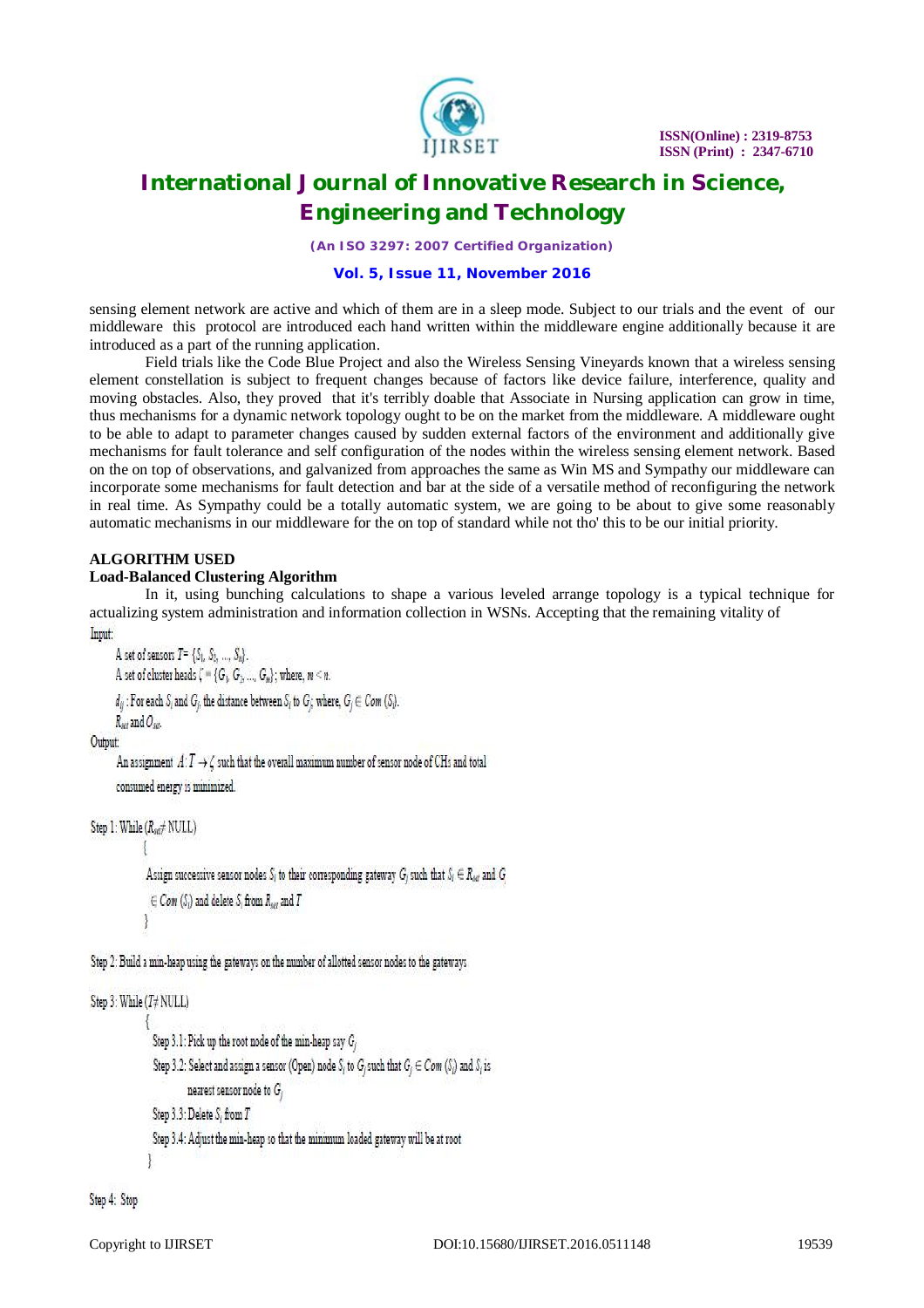

*(An ISO 3297: 2007 Certified Organization)*

#### **Vol. 5, Issue 11, November 2016**

hubs takes after the irregular circulation, creator propose a heap adjusted grouping calculation for WSNs on the premise of their separation and thickness conveyance, making it basically not quite the same as the past bunching calculations. Control Efficient Gathering in Sensor Information Systems PEGASIS is an expansion of the LEACH convention, and recreation comes about demonstrate that PEGASIS can build the lifetime of the system twice as much as the LEACH convention. PEGASIS shapes chains from sensor hubs, every hub transmits the information to neighbour or gets information from a neighbour and one and only hub is chosen from that tie to transmit information to the BS. The information is at long last accumulated and sent to the BS. PEGASIS keeps away from bunch arrangement, and accept that every one of the hubs know about the system, especially their positions utilizing an avaricious calculation.

#### **RESOURCE HETEROGENEITY AWARE ROUTING PROTOCOLS FOR WSN**

Heterogeneous-based conventions utilized for heterogeneous systems where there are two sorts of sensors in particular line-controlled sensors that have no vitality requirement, and battery-fueled sensors having restricted lifetime. The battery controlled sensors have restricted vitality thus conventions ought to minimize their information correspondence and calculation. We exhibit some heterogeneous-based conventions in this area. Stable Election Protocol Author examine the effect of heterogeneity of hubs, as far as their vitality, in remote sensor organizes that are progressively grouped. In these systems a portion of the hubs get to be group heads, total the information of their bunch individuals and transmit it to the sink. Creator expect that a rate of the number of inhabitants in sensor hubs is furnished with extra vitality assets this is a wellspring of heterogeneity which may come about because of the underlying setting or as the operation of the system advances. Creators likewise accept that the sensors are arbitrarily (consistently) dispersed and are not versatile, the directions of the sink and the measurements of the sensor field are known . Buch Head Relay Routing CHR Routing convention utilizes two sorts of sensors to shape a heterogeneous system with a solitary sink: An extensive number of low-end sensors meant by L sensors and A little number of intense top of the line sensors meant by H-sensors Both sorts of sensors are static and area mindful. These sensors are arbitrarily sent over the earth and CHR segments the heterogeneous system into bunches or gatherings of sensors with L-sensors and headed by a Hsensor . Topology Control Based on Irregular Sensor Model A sending and topology control strategy is exhibited for heterogeneous sensor hubs with various correspondence and detecting range. It depends on the sporadic sensor show used to estimated the conduct of sensor hubs. In addition, a cost model is proposed to assess the organization cost of heterogeneous WSN. As indicated by investigation comes about, the proposed technique can accomplish higher scope rate and lower organization cost for the same deployable sensor hubs

### **V. CONCLUSION**

Parameters Inspired each type the work of the Mate and Agilla middlewares we'll introduce a mechanism that may permit mobile code to be transmitted within our network and will be able to permit changes in network parameters such as the information measure of every node likewise as application parameters like shift between accessible sensors of every node. Thus, Associate in Nursing design are going to be developed adapting technologies like Linda-like tuple areas and agents/mobile code transmission with the support of a virtual machine engine .

Wireless sensing element networks are often wide deployed in areas such as attention, rescue and military, all of those square measure areas wherever info encompasses a sure worth and is incredibly sensitive. The environments of these areas tend to be terribly active and harsh, increasing the probabilities for malicious intrusions and attacks like denial of service. ancient approaches and mechanisms accustomed secure the network can't be applied during this reasonably network since they're significant in terms of energy consumption. A middleware should be able to offer a secure framework for deploying applications within the network. throughout the life-cycle of the network the middleware ought to establish protecting mechanisms to confirm security necessities like believability, integrity and confidentiality.

#### **REFERENCES**

- 1. S.K.Singh, M.P. Singh and D. K. Singh, "Routing Protocols in Wireless Sensor Networks –A Survey", International Journal of Computer Science & Engineering Survey (IJCSES), Vol.1, No.2, November 2010.
- 2. I.F. Akyildiz, W. Su\*, Y. Sankarasubramaniam, E. Cayirci. "Wireless Sensor Networks: a survey", Published by Elsevier Science B.V.,ISSN: 1389-1286/02/\$ ,Vol. 38 ,Page No. 393–422, December 2001.